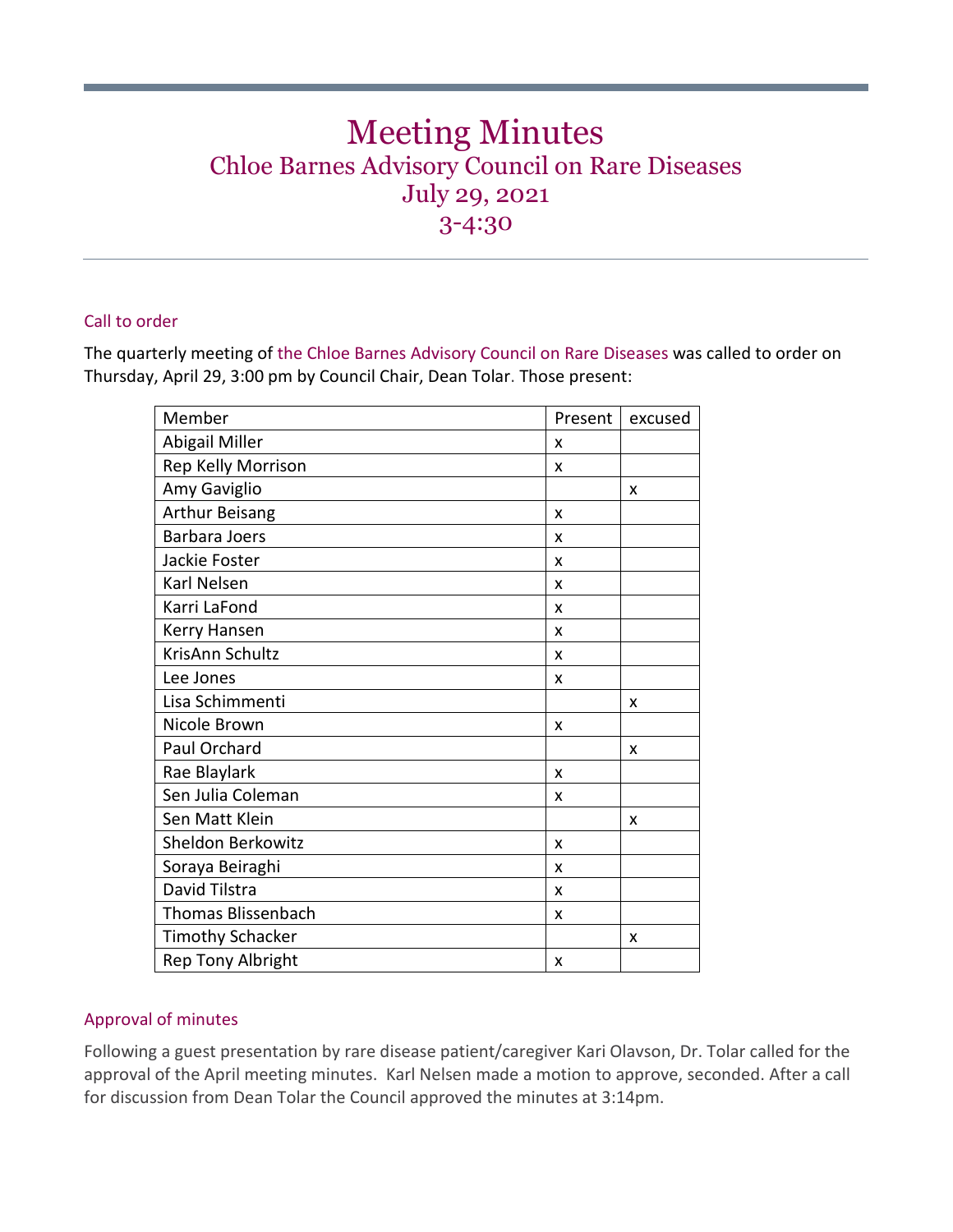## Council structure and scope presentation

Rep. Albright reviewed the legislation and stated the purposes of the discussion as follows:

- Further define, examine the singular purpose of the Council
- Identify what (if any) actions by the Council are warranted for Council structure changes
- Any need for legislative amendments to align with the mission define by the Council
- Identify actions that can be taken to benefit the

Rep. Albright did request that Council members delay definitive decision making until after the University Office of General Council would have a chance to review and respond to concerns raised. Following the statement of the purpose of the discussion, a recorded presentation by executive subcommittee chair Amy Gaviglio was shown.

# Council structure discussion

Following the recorded presentation, Rep. Albright requested that Erica Barnes assist in facilitating an open discussion.

Berkowitz opened the discussion with a request for clarification around specific duties and activities of the Council/request for some clarification regarding level of specificity of Council work (making general recommendations vs detailed directives). Berkowitz also commented on the requirement of the Council to obtain approval from the University's Office of General Council.

Albright responded with comments around the University's risk and liability obligations in reference to the Council taking various positions.

Berkowitz asked for clarification around the University of Minnesota's fiscal responsibility for the work of the Council.

Albright clarified that the University of Minnesota is the fiscal agent for the Council but the Council is funded by the Legislature.

Blaylark provided comments around the need to hear from the community and stakeholders affected by rare diseases and take issues to the communities to inform the work. Work from a hub and spoke model with community as the hub and the system as the spokes.

Morrison then stated that her understanding of part of the mission was to engage in policy. She further stated that in her opinion policy recommendations are critical to the work of the Council.

Albright responded that General Counsel would weigh in. "There is a difference between taking a position and actually recommending policy changes". RDAC should not take a position but can make recommendation on improving care, diagnosis. The annual report can include these recommendations that the Legislature can then take positions.

The University sees a difference between recommendations vs taking positions. The University takes exception to the RDAC taking a yes or no approach to taking a position on a procedure or research.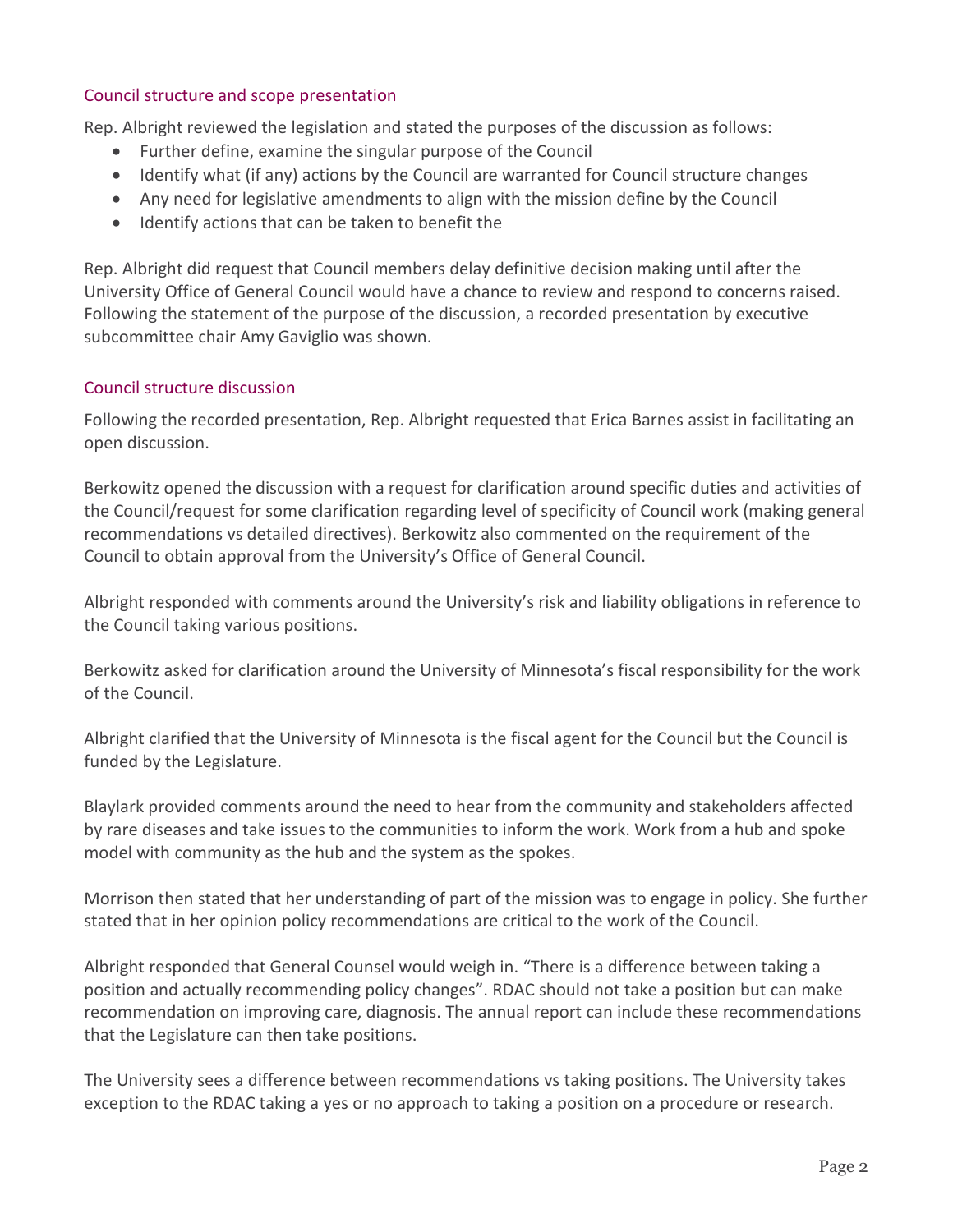Information and experience is vital to collect for the Legislature to then determine positions that need to be taken.

Tolar confirmed this is his understanding.

Morrison asked for clarification on whether or not the Council would be able to comment weigh in on, or support specific legislation that would be beneficial for the rare disease community.

Albright stated he was hesitant to respond on behalf of General Counsel, then stated that at minimum, prior to support by the RDAC, General Counsel would need to be informed and the RDAC would need confirmation that the legislation would be supported by the University as well.

Berkowitz asked for clarification on the distinction between a position and a recommendation, cited a specific example related to insurance companies' need to provide coverage.

Albright stated that the RDAC could comment and observe discrepancies in coverage standards and provide a recommendation that the Legislature could then decide whether or not to pursue. RDAC should avoid mandates.

Tolar confirmed that this would be within the scope of the Council to comment on discrepancies.

Tilstra also stated interest in understanding the difference between a position and recommendation.

At the core can the RDAC speak for the University of Minnesota? Asked if this scope has been defined in the by-laws, asked if the Council is a one-off.

Tolar stated that the Council cannot speak on behalf of the University of Minnesota and verified it is a unique situation.

Albright shared that RDACs across the country have a variety of structures and missions and MN's is the most robust in scope. Some state RDACs are simply a clearing house and some are more detailed. The state of MN is looking to be a leader of all RDACs across the country. We are unique in that our residence is housed at an institution that is autonomous from the state of MN. Some housed in DHS, higher ed. Putting it in a state department does not give access to research. Other states are more subject to scrutiny of legislature when at a state department.

Joers asked that someone clarify whether or not other state RDACs are prohibited from taking policy positions.

Albright responded that, while he will defer to Office of General Counsel for definitive response, he does not see that the RDAC weighing in on policy would be prohibited in the enacting language. Will defer final say to Office of General Counsel.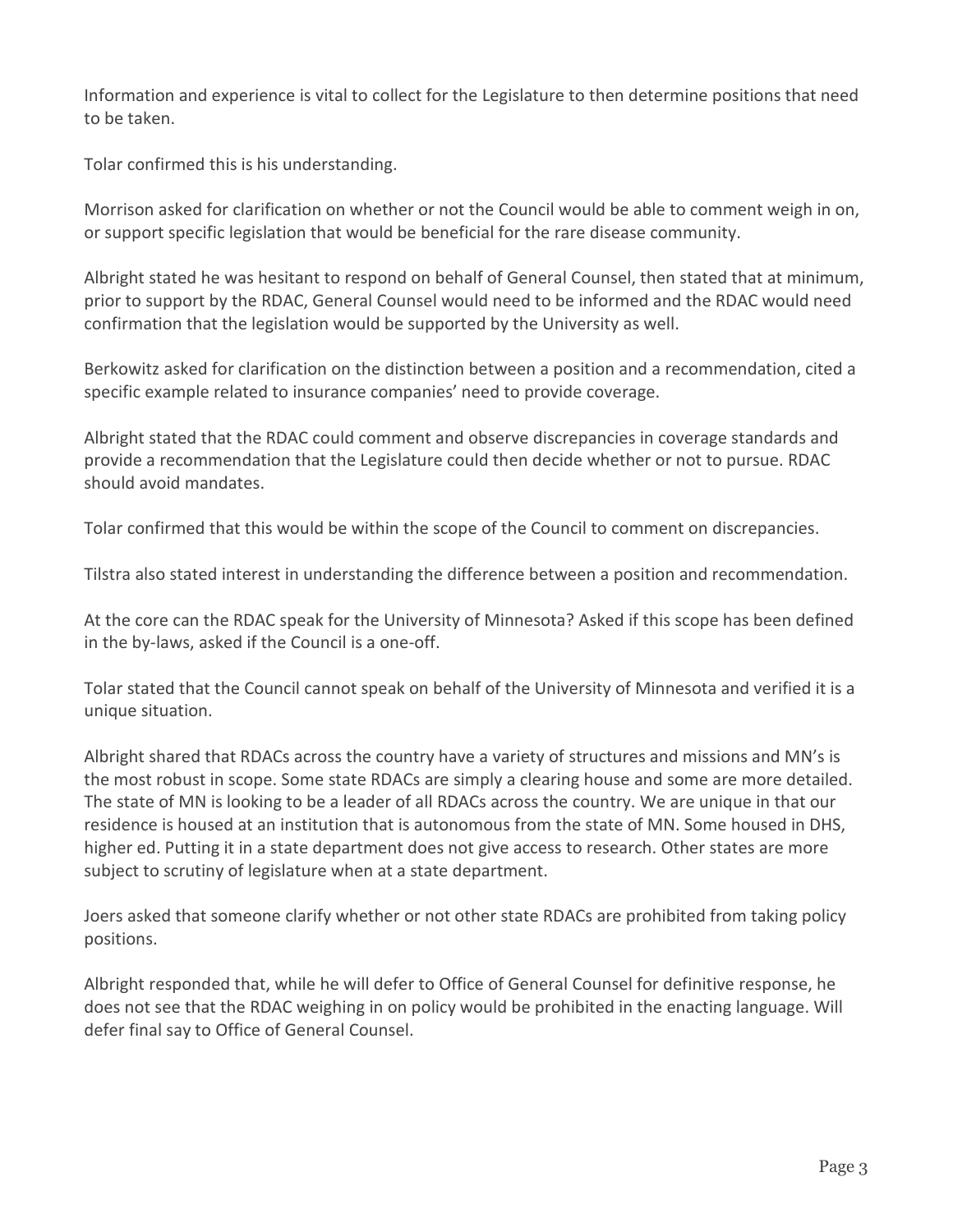Joers requested that there be continued discussion and clarification on 1.)Can the RDAC work on policy initiatives? 2.) What policy work is currently being done? 3.) What is the approval process if the Council is allowed to endorse?

Albright noted that Joers is addressing two issues. Supporting policy is supported by the legislation but endorsement of specific issues is what the University would take exception to.

Foster raised a question about the written information in the presentation stating that the Council cannot endorse but can make a policy recommendation.

Albright stated the Council must make general recommendations about better policies but avoid endorsement of specifics.

Berkowitz asked for more clarity around what the University of Minnesota is responsible for. Cited the coordination of care workgroup's initiative to create a contact registry of physicians who are willing to provide care for rare disease patients in the State. Asked if this falls within the scope of the Council.

Albright stated that he would defer to Office of General Counsel and Dr. Tolar since it relates to the practice of medicine.

Berkowitz: is it not germane since difficulty locating physicians to reach a diagnosis and receive care is a dominate theme cited in the community?

Albright stated he would defer comment on this to Office of General Counsel.

Berkowitz asked that a list of questions be kept and the Office of General Counsel attend the next meeting.

Beisang stated that every day he hears stories of the long rare disease patient journey-ability to help improve the process is why he is proud to be on the Council. Doing some good work with surveys and anticipates identifying needs and the ability to suggest policy as a very important piece of the work.

Miller commented that perhaps the physician registry could be moved to a state agency such as the Board of Medical Practice.

Albright commented that Office of General Counsel may have some clarification on this particular topic.

Legislator members are here to serve and facilitate the RDAC.

Nelsen responded that the community has needs and he hopes the Council can change things. Have to be the voice of people who don't have a voice. Stated we need definitive answers. Gathering information but it is time for action-there is urgency and we want Minnesota to be a leader.